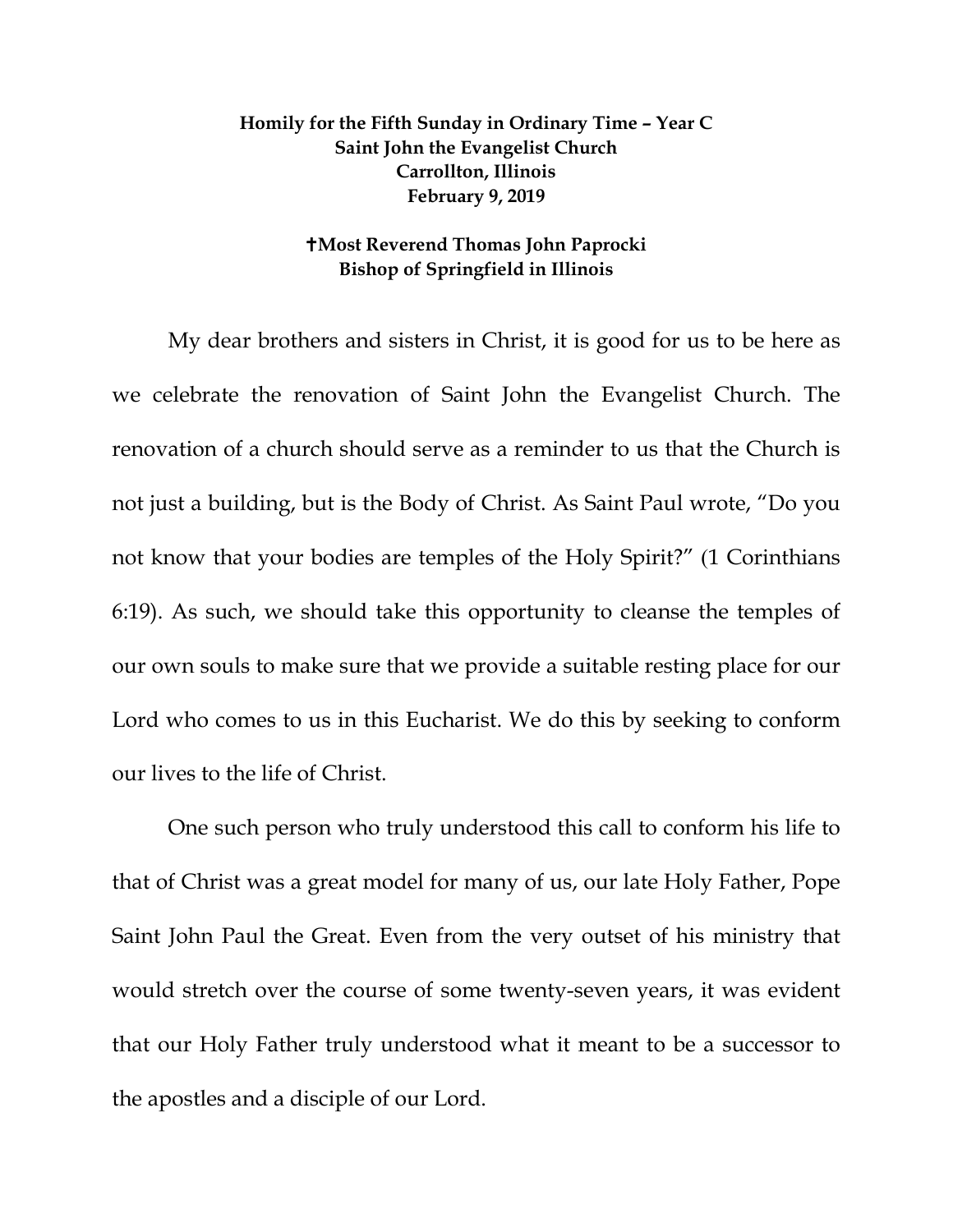During the Mass for the inauguration of his pontificate, Pope John Paul II set the tone that would be at the center of his entire pontificate when he said:

> Brothers and sisters, do not be afraid to welcome Christ and accept his power. Help the Pope and all those who wish to serve Christ and with Christ's power to serve the human person and the whole of mankind. Do not be afraid. Open wide the doors for Christ. To his saving power open the boundaries of States, economic and political systems, the vast fields of culture, civilization and development. Do not be afraid. Christ knows "what is in man." He alone knows it.[1](#page-2-0)

These words, "do not be afraid," echoed throughout the life of Pope Saint John Paul the Great are the same words that our Lord spoke to Saint Peter in today's Gospel passage.

Just a few moments ago, we heard Saint Luke's account of our Lord calling Peter and his fellow fishermen to follow Him. In this passage we hear that Simon Peter, James and John had fished all night, their usual way of trying to make a living. But it had not been a good night, for they had caught nothing. Perhaps this happened from time to time, or maybe it was unusual, but in either case, they must have been disappointed.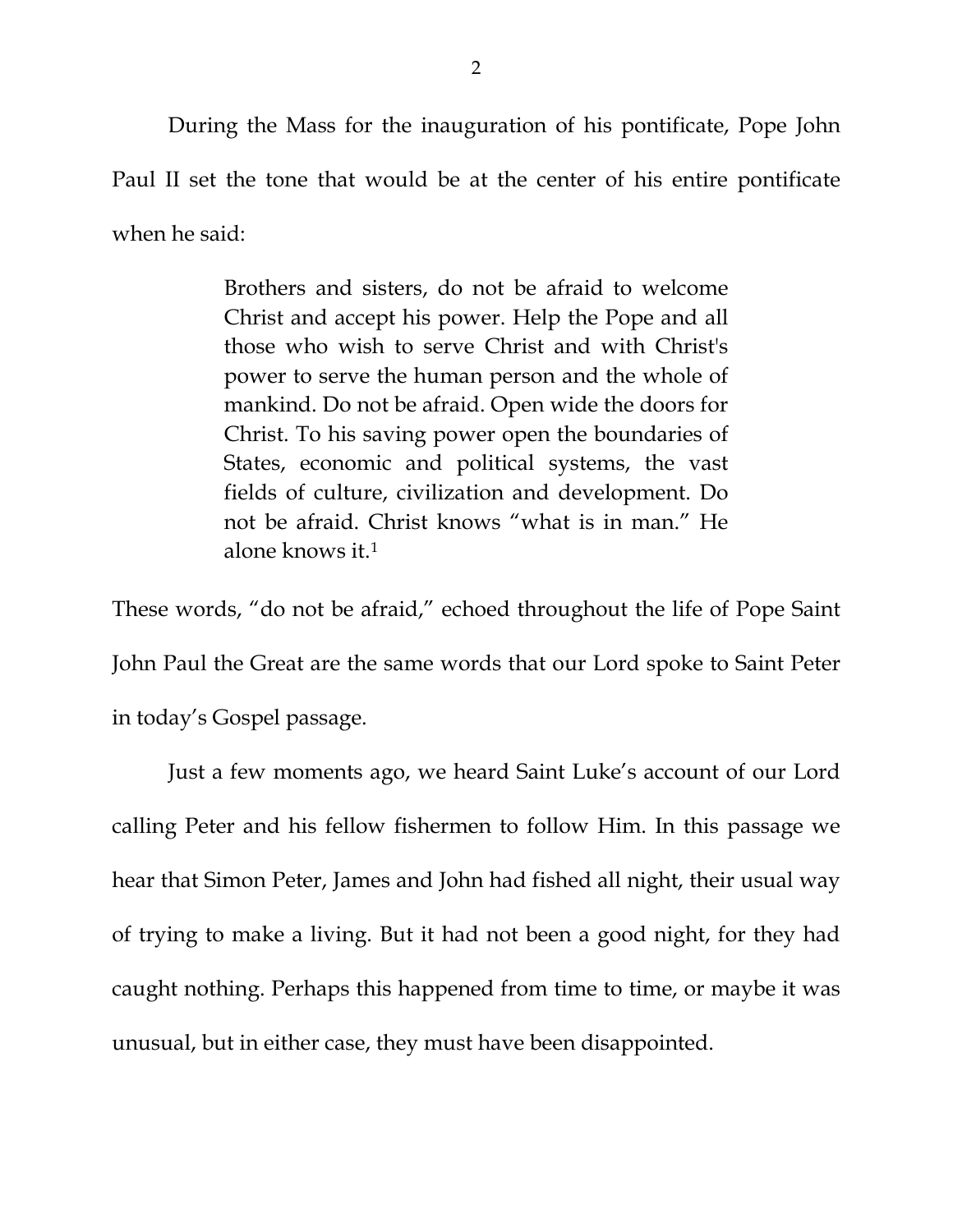However, at the beginning of the Gospel passage we hear that

While the crowd was pressing in on Jesus and listening to the word of God, He was standing by the Lake of Gennesaret. He saw two boats there alongside the lake; the fishermen had disembarked and were washing their nets. Getting into one of the boats, the one belonging to Simon, He asked him to put out a short distance from the shore. Then He sat down and taught the crowds from the boat. After He had finished speaking, He said to Simon, "Put out into deep water and lower your nets for a catch." Simon said in reply, "Master, we have worked hard all night and have caught nothing, but at your command I will lower the nets."[2](#page-2-1)

<span id="page-2-0"></span>At that time, fishermen fished at night for two primary reasons. First,

<span id="page-2-3"></span><span id="page-2-2"></span><span id="page-2-1"></span>the days were scorching, and nights were cooler, so the stamina of fisherman lasted longer at night. Second, during the day the fish could see the nets and avoid them. But, at night, darkness gave an advantage to the fishermen. So, when our Lord asked Simon to put back out into deep water and lower the nets in the morning sun, he most likely thought it to be a waste of time. However, our Lord asked him to do so, and Simon did as He asked.

When they did so, Saint Luke tells us that: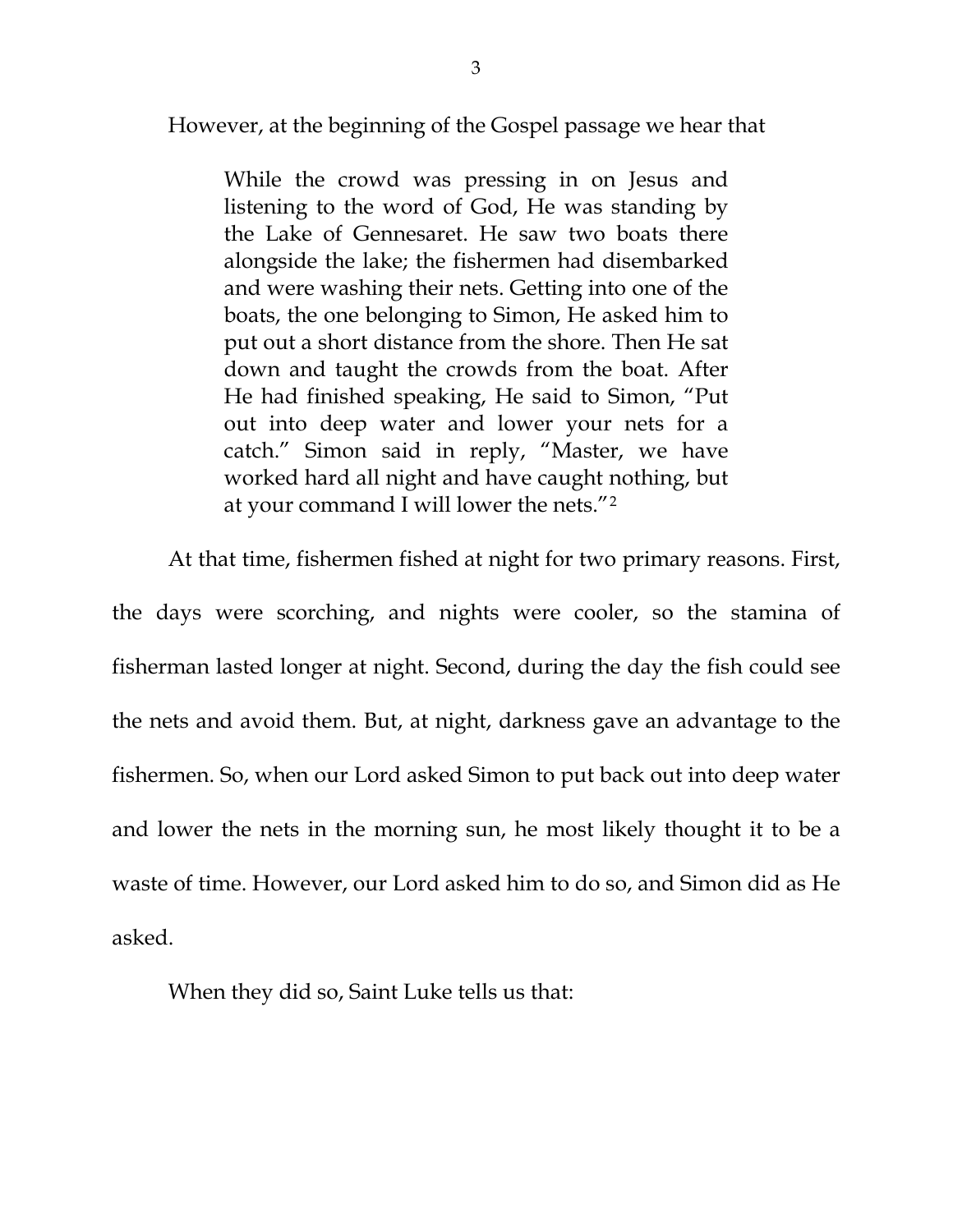They caught a great number of fish and their nets were tearing. They signaled to their partners in the other boat to come to help them. They came and filled both boats so that the boats were in danger of sinking.[3](#page-2-2)

My dear brothers and sisters in Christ, when we hear this story, it is easy to get caught up in the excitement of what is happening. On first glance, it might even seem like the focus of this Gospel passage is the miraculous catch of fish, however, the greater miracle is Peter's response: *He fell at the knees of Jesus and said, "Depart from me, Lord, for I am a sinful man."*[4](#page-2-3)

As we reflect on these words of the Gospel, we, too, are challenged to respond as Peter did. However, the problem is that perhaps we don't want this to happen; or perhaps we don't know how to let it happen. Perhaps we fail to recognize the love that our Lord has for each one of us. Perhaps we don't know how to respond to that love with a wholehearted gift of ourselves to our Lord. It seems that, at times, we want to follow Christ, but at a comfortable distance. If we can understand this, then it is a lot easier to understand how today's Gospel passage is not only about Jesus calling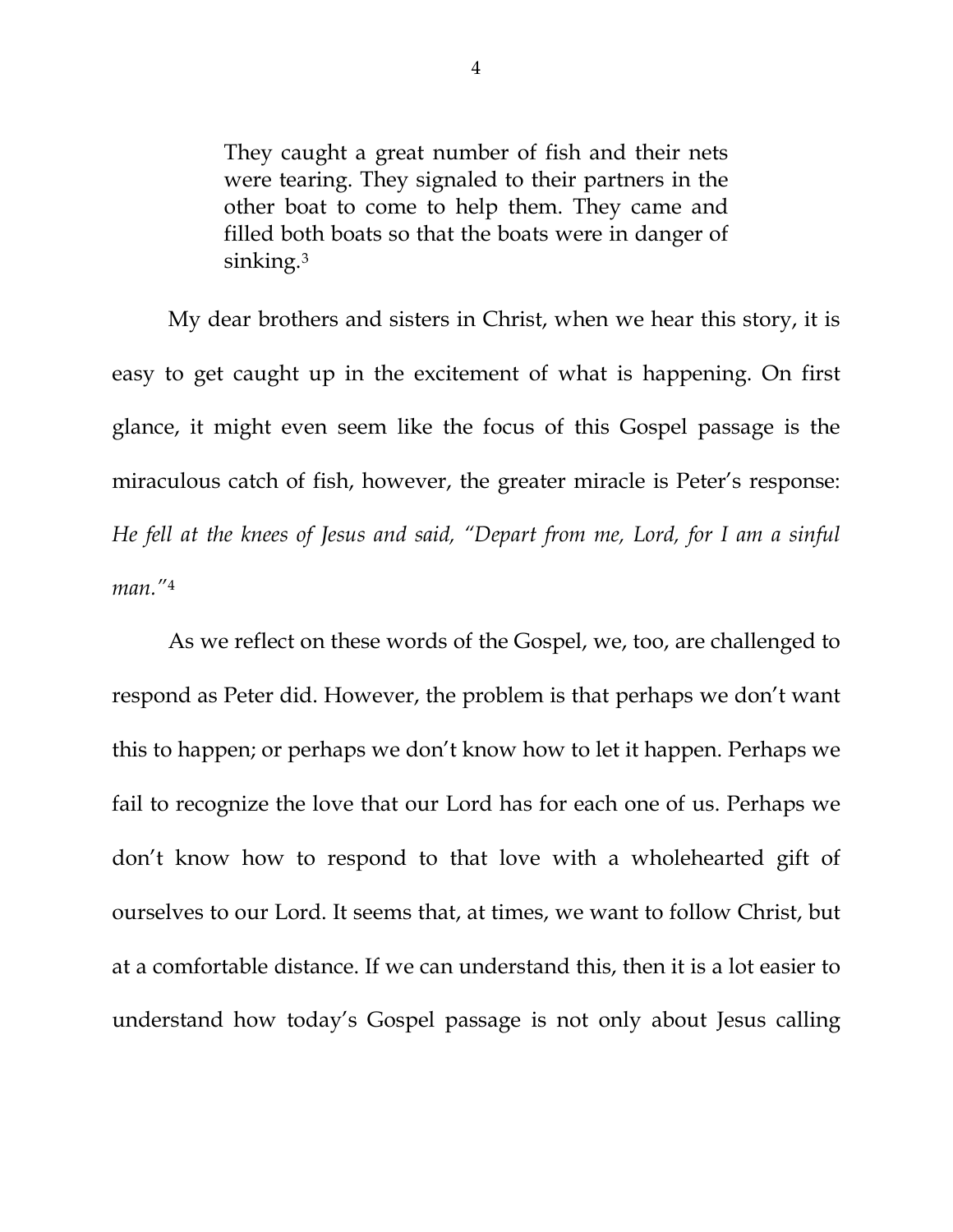Simon Peter, but also about Jesus calling us to follow Him as His disciples in the midst of the world today.

At the conclusion of our Gospel passage today, when our Lord tells the disciples, *do not be afraid,* He immediately adds the words, *from now on you will be fishers of men.* It is not a coincidence that Jesus said these two sentences together. For our Lord knew the persecution that the disciples would endure because of their vocation. He also knew that the opposition they would face because of Him would at times be frightening.

Even today, being a follower of Christ is not easy and at times it means to be led into some very frightening situations. But to be a follower of Jesus also means coming before Him in humility, and like Simon Peter, kneeling down and saying, Lord, *I am a sinful man,* and then begging Him for the grace to take steps forward in our spiritual lives, no matter where He leads.

So, as we prepare to approach our Eucharistic Lord in Holy Communion. Let us take a moment to reflect on the words of our Lord from our Gospel today, as well as those of Pope Saint John Paul the Great, *Do not be afraid*. In turn let us open wide the doors of our hearts to Christ